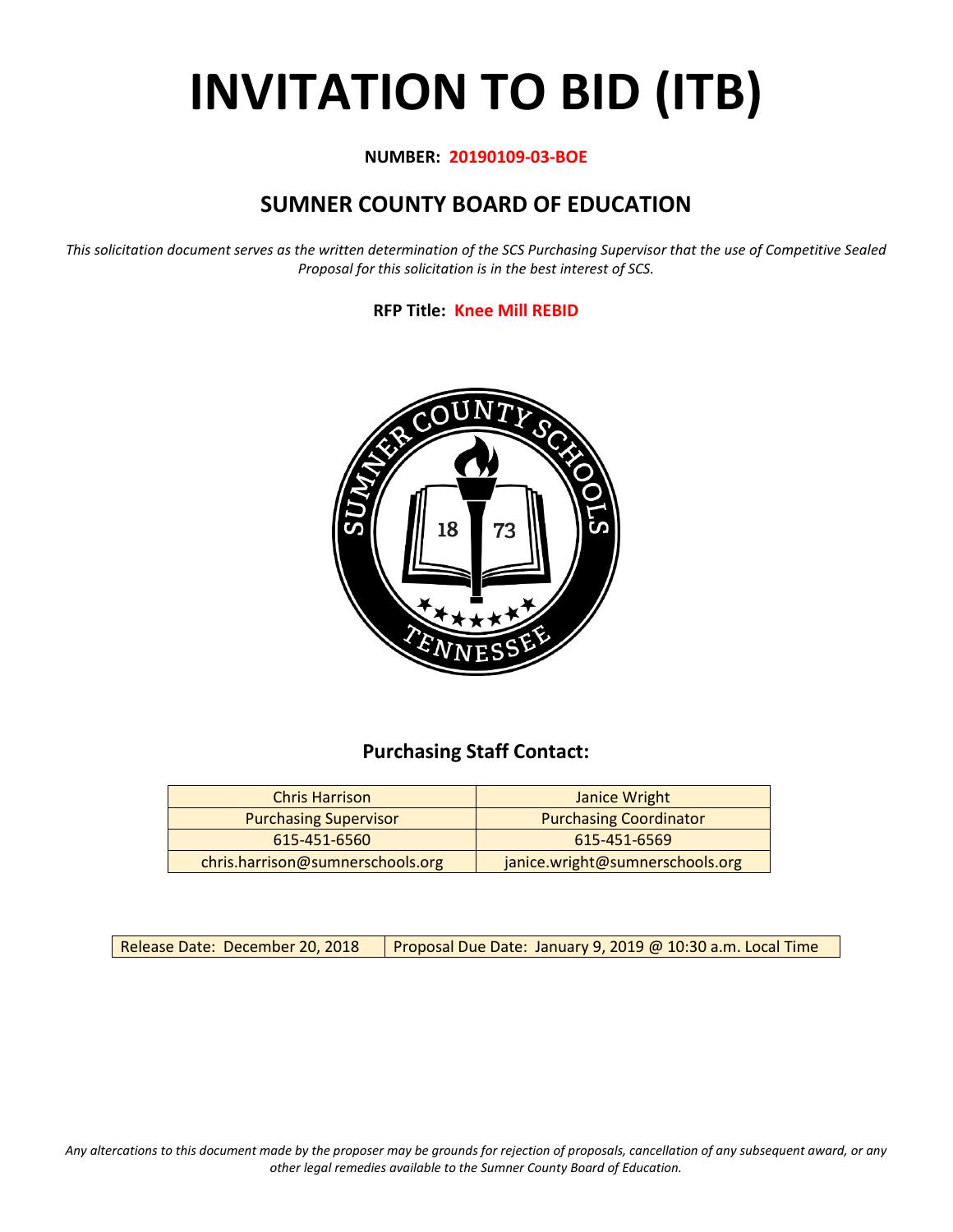## **NOTICE TO PROPOSERS**

There may be one or more amendments to this ITB. In order to receive communication for any such amendments issued specifically to this ITB, the proposer must provide the information requested below to the Sumner County Board of Education (SCS) Purchasing Department. The information may be sent by email to: Chris Harrison, Purchasing Supervisor, chris.harrison@sumnerschools.org. SCS will send amendments only to those proposers which complete and return this information in a timely manner.

| ITB Number:             | 20190109-03-BOE Knee Mill REBID |
|-------------------------|---------------------------------|
| Company Name:           |                                 |
| <b>Mailing Address:</b> |                                 |
|                         |                                 |
|                         |                                 |
| <b>Phone Number:</b>    |                                 |
| <b>Contact Person:</b>  |                                 |
| <b>Email Address:</b>   |                                 |
|                         |                                 |
|                         |                                 |
| <b>Printed Name:</b>    |                                 |
| Date:                   |                                 |

Emailed amendments will be sent in a Microsoft Word (Office for Windows) or Portable Document Format (pdf) format. Any alterations to the document made by the proposer may be grounds for rejection of proposal, cancellation of any subsequent award or any other legal remedies available to SCS.

Amendments will also be posted on the SCS website **https://sumnerschools.org/index.php/current-bids-and-rfps** and attached to the solicitation listing as a PDF or WORD file. Check the particular solicitation on the Current Bids and RFPs webpage for any posted amendments.

By completing and returning this form, the Proposer has expressed its intent to provide a proposal for **20190109-03-BOE Knee Mill REBID.**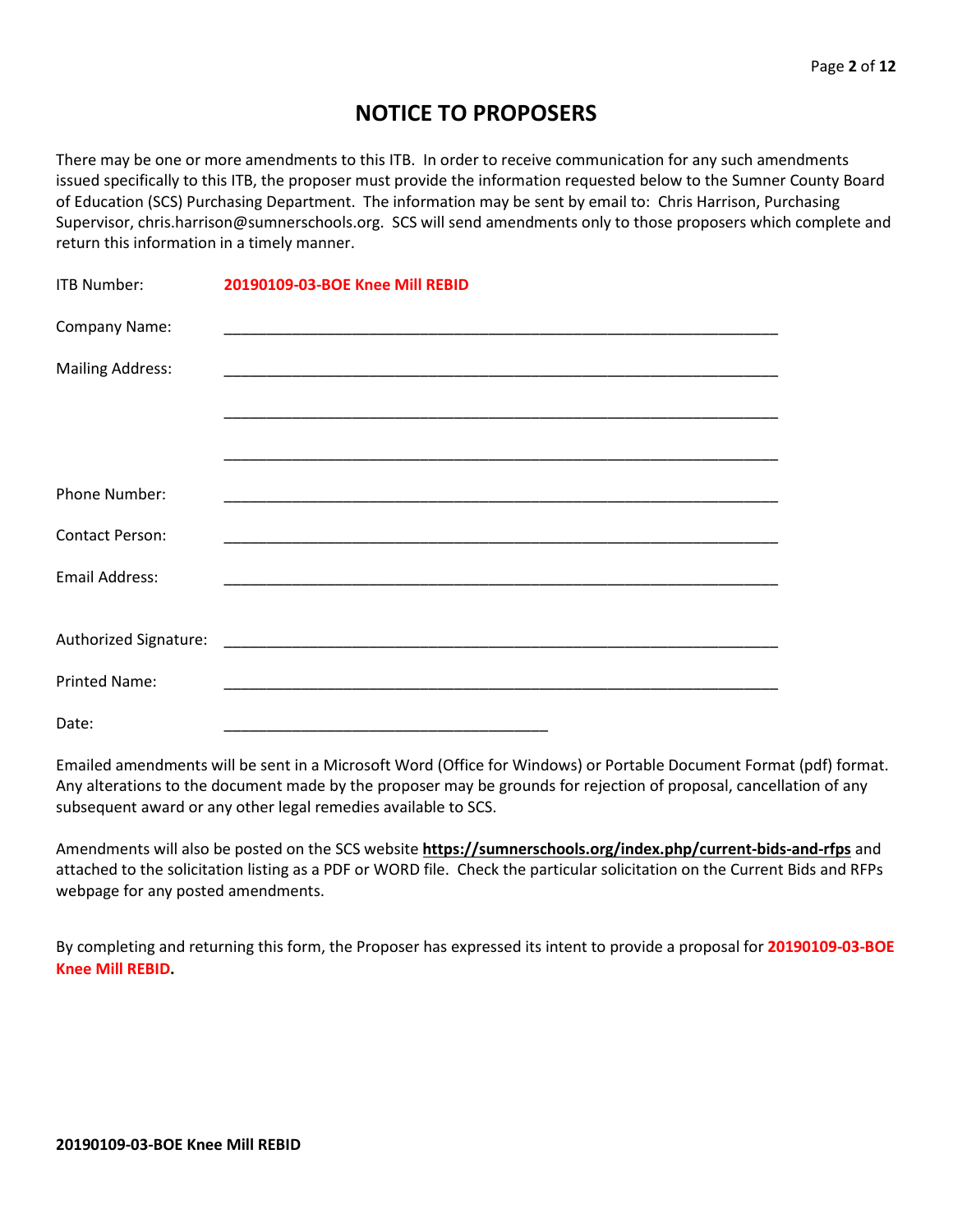## **TABLE OF CONTENTS**

- 1. Specification
- 2. Source Selection and Contract Award
- 3. Schedule of Events
- 4. Delivery of Proposals
- 5. Protests
- 6. New Vendors
- 7. Attachments
	- A. Bid Form/Certification
	- B. IRS Form W9
	- C. Attestation Re Personnel
	- D. Standard Terms and Conditions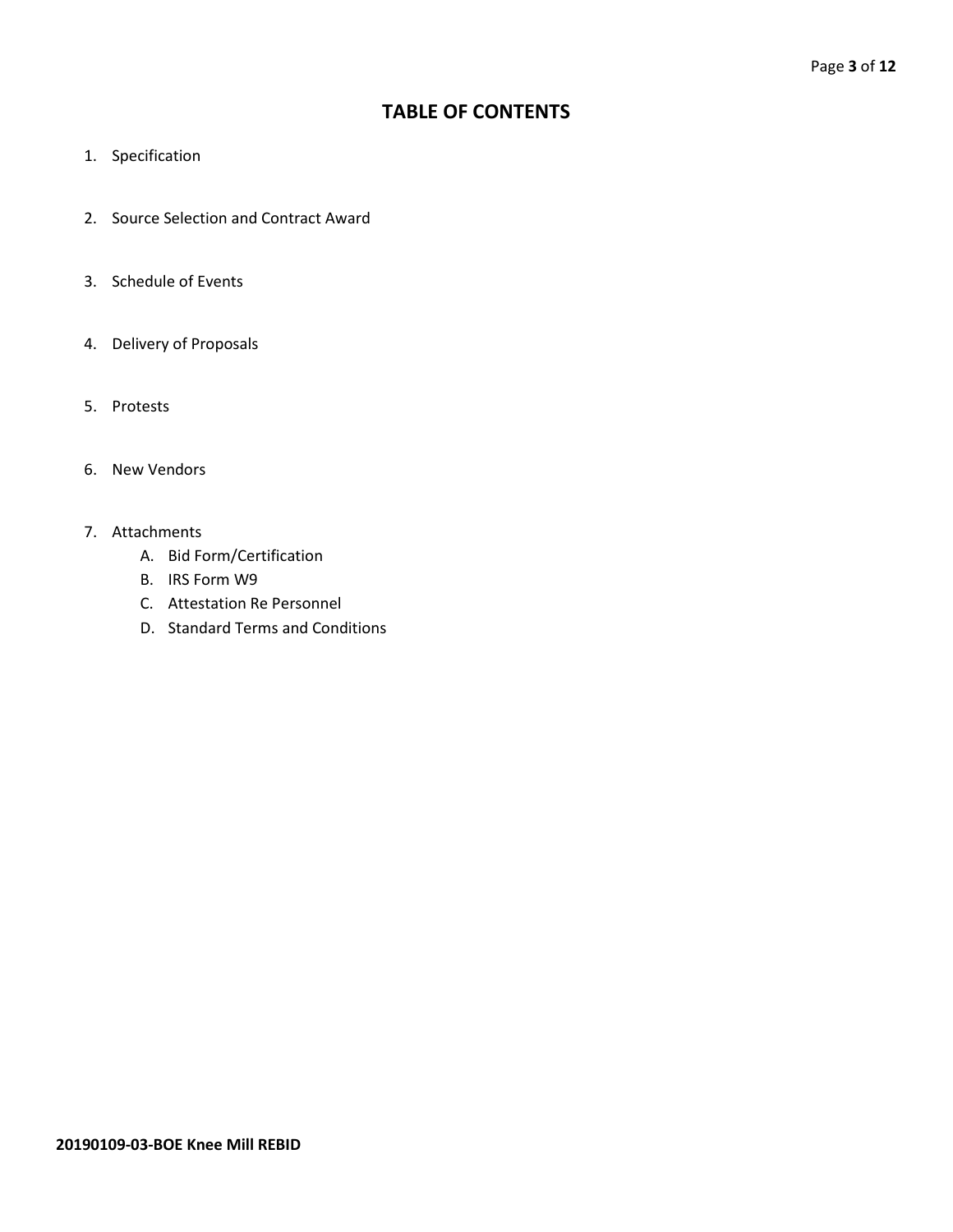1. Specification

SCS is soliciting this ITB for the purchase of a new knee mill. No used equipment will be accepted. The following brand/model has been selected to establish a level of quality, engineering and performance. SCS shall accept responses for equivalent products.

#### **Bridgeport Series I Knee Mill**

- Electrical Service Available: 208v, 1 phase
	- $\circ$  If applicable to equipment electrical requirements, a phase converter must be included in the proposal. The Proposer must recommend the required phase converter necessary to run the knee mill utilizing the available electrical service. The Bid Form includes a line for the additional cost.
- **INCLUDE: 2-Axis Digital Readout [factory installed]**

#### **DELIVERY / SETUP**

- The awarded bidder is responsible for delivery to Gallatin High.
- The awarded bidder is responsible for unloading, uncrating and setting the unit inside the building in its' place. NO equipment will be provided by SCS.
- SCS is responsible for electrical connection and startup.

| <b>Delivery Address:</b> | <b>Gallatin High</b>     |  |  |
|--------------------------|--------------------------|--|--|
|                          | Attn: Mike Madison, CTE  |  |  |
|                          | 1700 Dan P. Herron Drive |  |  |
|                          | Gallatin, TN 37066       |  |  |
|                          |                          |  |  |

#### **Warranty**

- One-year warranty including all parts, labor and travel
- 2. Source Selection and Contract Award
	- Award, if made, will be made to the proposer submitting the lowest cost proposal and whom is also determined to be Responsive.
		- o General Criteria to be determined "Responsive"
			- Does the proposal include all required information?
			- Does the proposal include completed attachment forms?
			- Was the proposal delivered on or before the stated deadline?
	- SCS reserves the right to reject any proposal that takes exception to the specifications unless prior approval is requested and granted by SCS.
	- Upon mutual agreement by both parties, SCS shall grant the right to extend the terms, conditions and prices of contract(s) awarded from this ITB to other Institutions (such as State, Local and/or Public Agencies) who express an interest in participating in any contract that results from this ITB. Each of the "piggyback" Institutions will issue their own purchasing documents for purchase of the goods/services. Proposer agrees that SCS shall bear no responsibility or liability for any agreements between Proposer and the other Institution(s) who desire to exercise this option.

#### **20190109-03-BOE Knee Mill REBID**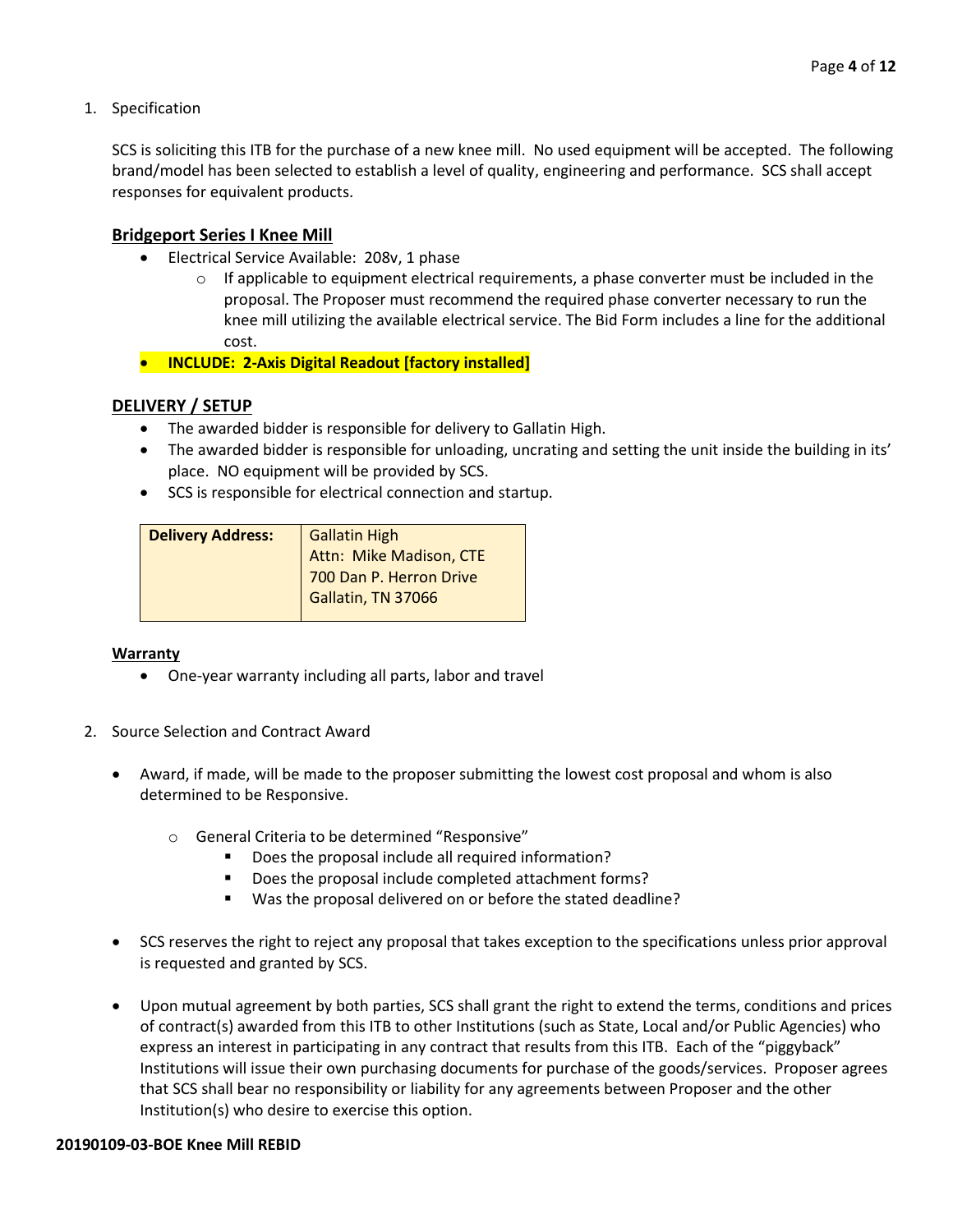3. Schedule of Events

| <b>RFP Issued</b>              | December 20, 2018                       |
|--------------------------------|-----------------------------------------|
| <b>RFP Submission DEADLINE</b> | January 9, 2019 @ 10:30 a.m. Local Time |

#### 4. Delivery of Proposals

Sealed proposals will be accepted until **January 9, 2019 @ 10:30 a.m. Local Time**. Proposals received after that time will be deemed invalid. Vendors mailing proposal packages must allow sufficient time to ensure receipt of their package by the time specified. There will be no exceptions. Proposals will be opened and read aloud. The reading of the bids will begin at **10:30 a.m. Local Time**.

Due to the nature of deliveries to the SCS Support Services Facility by carriers such as UPS, FedEx and such like; the proposal package will be accepted if the date and time on the delivery confirmation are indicated to be on or before the Proposal Deadline.

| Delivery Address: | Sumner County Board of Education |
|-------------------|----------------------------------|
|                   | Attn: Purchasing Supervisor      |
|                   | 1500 Airport Road                |
|                   | Gallatin, TN 37066               |
|                   |                                  |

The package containing the proposal must be sealed and clearly marked on the outside of the package: **"20190109-03-BOE Knee Mill REBID" DO NOT OPEN**

#### 5. Protests

In the event that any interested party finds any part of the listed specifications, terms or conditions to be discrepant, incomplete or otherwise questionable in any respect; it shall be the responsibility of the concerned party to notify the SCS Purchasing Office of such matters immediately upon receipt of the ITB. All notifications must be sent to the Purchasing Supervisor via email at [purchasing@sumnerschools.org.](mailto:purchasing@sumnerschools.org)

Any actual or prospective Proposer who is aggrieved in connection with the ITB or award of a contract may protest to the Purchasing Supervisor and/or the Sumner County Board of Education at its regularly scheduled meeting.

- 6. New Vendors
	- To comply with Internal Revenue Service requirements, all vendors who perform any type of service are required to have a current IRS Form W-9 on file with the SCS Finance Department. It is a mandatory requirement to complete the IRS Form W-9 (Attachment 1) included in this RFP.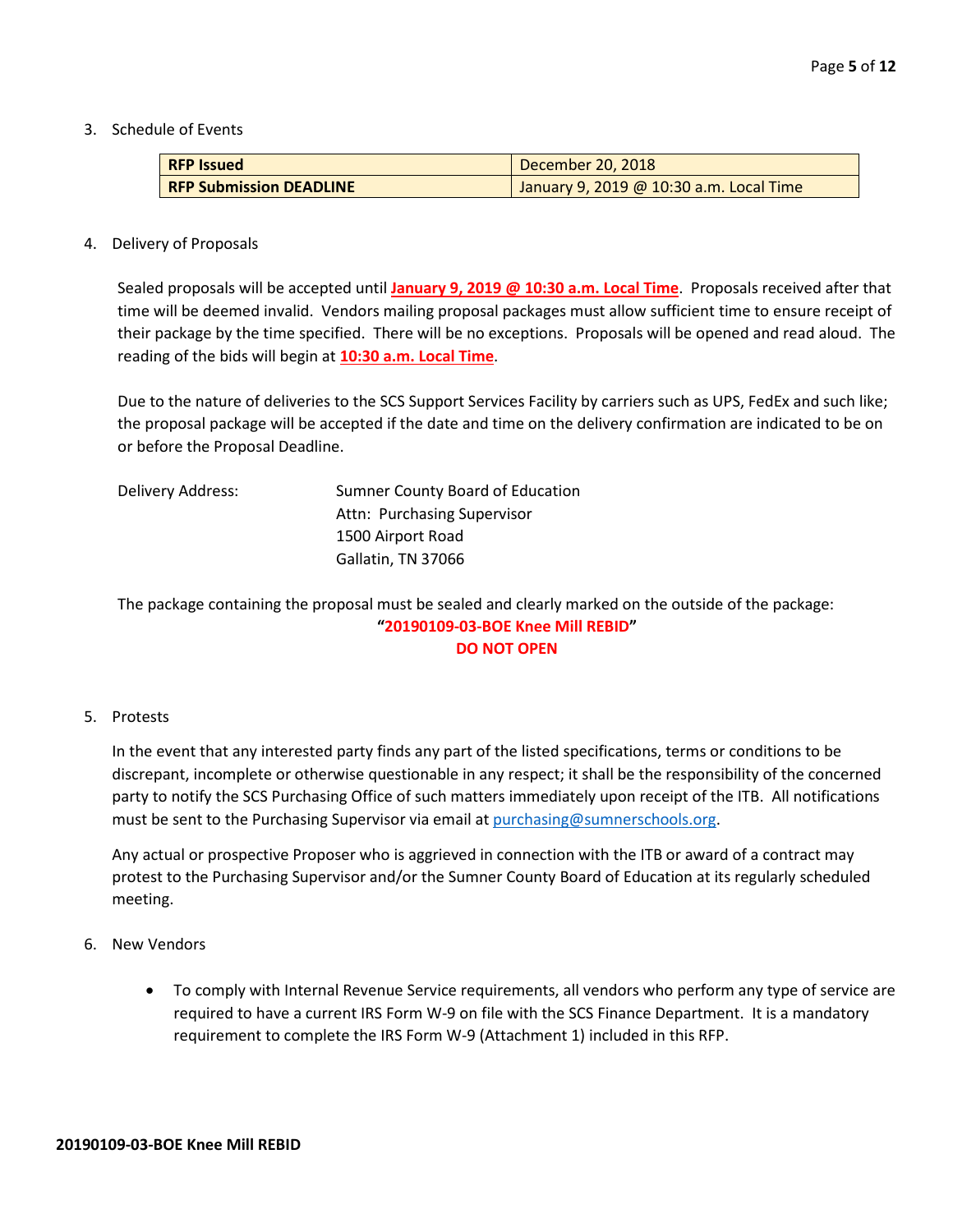- To comply with the Tennessee Lawful Employment Act (50-1-702 and 50-1-703), non-employees (individuals paid directly by the employer in exchange for the individual's labor or services) must have on file one (1) of the following documents:
	- o A valid Tennessee driver's license or photo identification;
	- $\circ$  A valid driver's license or photo identification from another state where the license requirements are at least as strict as those in Tennessee;
	- o A birth certificate issued by a U.S. state, jurisdiction or territory;
	- o A U.S. government issued certified birth certificate;
	- o A valid, unexpired U.S. passport;
	- o A U.S. certificate of birth abroad (DS-1350 or FS-545)
	- o A report of birth abroad of a U.S. citizen (FS-240);
	- o A certificate of citizenship (N560 or N561);
	- o A certificate of naturalization (N550, N570 or N578);
	- o A U.S citizen identification card (I-197 or I-179); or
	- o Valid alien registration documentation or other proof of current immigration registration recognized by the United States Department of Homeland Security that contains the individual's complete legal name and current alien admission number or alien file number (or numbers if the individual has more than one number).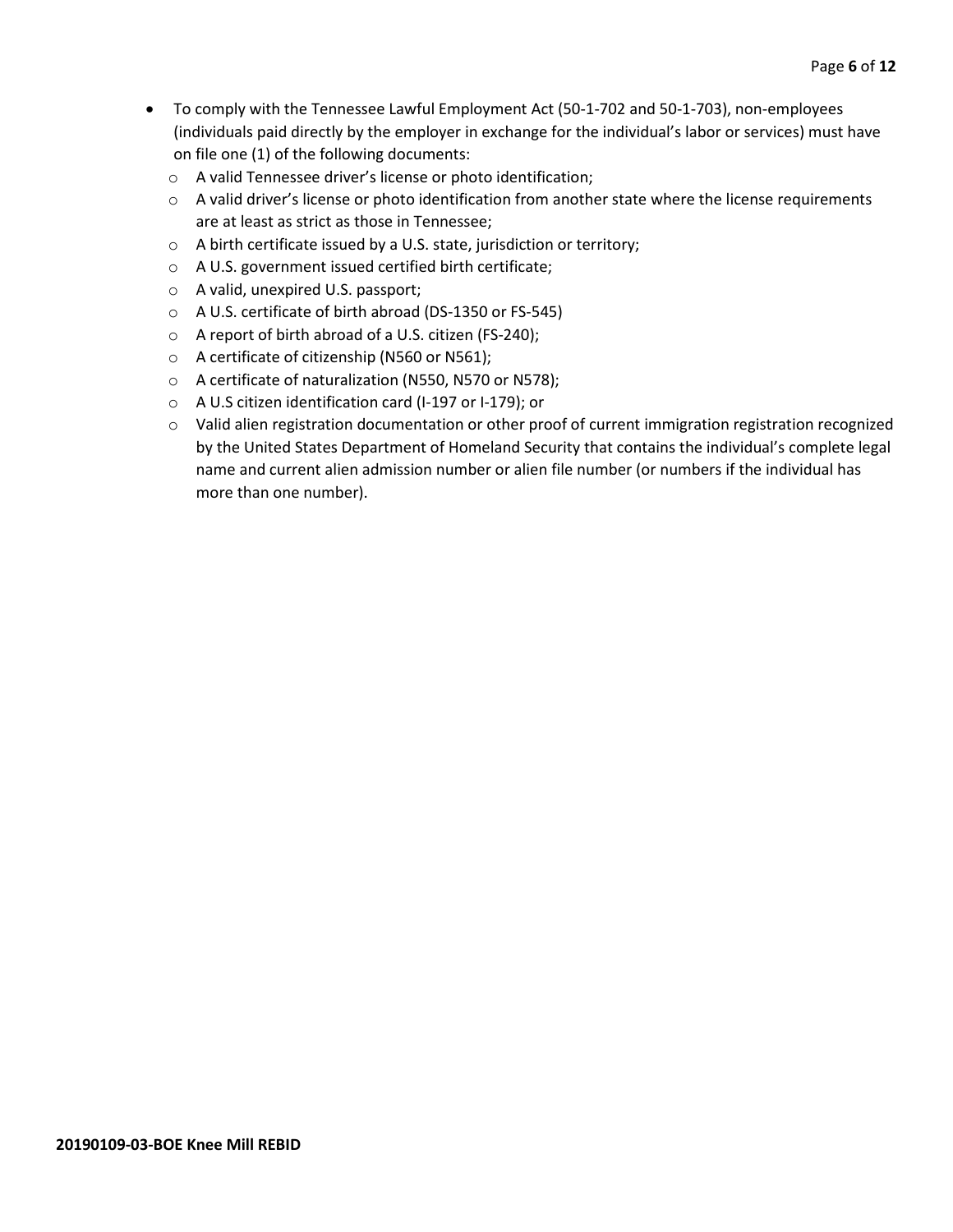#### **7.A Bid Form**



Attn: Purchasing Supervisor 1500 Airport Road Gallatin, TN 37066

Date

| <b>KNEE MILL</b>       |  |
|------------------------|--|
|                        |  |
|                        |  |
| <b>PHASE CONVERTER</b> |  |
|                        |  |
|                        |  |
|                        |  |

By checking this box, Proposer agrees that SCS reserves the right to extend the terms, conditions and prices of this contract to other Institutions (such as State, Local and/or Public Agencies) who express an interest in participating in any contract that results from this ITB. Each of the piggyback Institutions will issue their own purchasing documents for the goods/service. Proposer agrees that SCS shall bear no responsibility or liability for any agreements between Proposer and the other Institution(s) who desire to exercise this option.

| <b>AUTHORIZED SIGNATURE:</b> |  |
|------------------------------|--|
|                              |  |
|                              |  |
|                              |  |
| <b>PRINTED NAME:</b>         |  |
|                              |  |
|                              |  |
| TITLE:                       |  |
|                              |  |
|                              |  |
| <b>COMPANY NAME:</b>         |  |
|                              |  |
|                              |  |
| <b>PHONE:</b>                |  |
|                              |  |
|                              |  |
|                              |  |
| <b>EMAIL</b>                 |  |
|                              |  |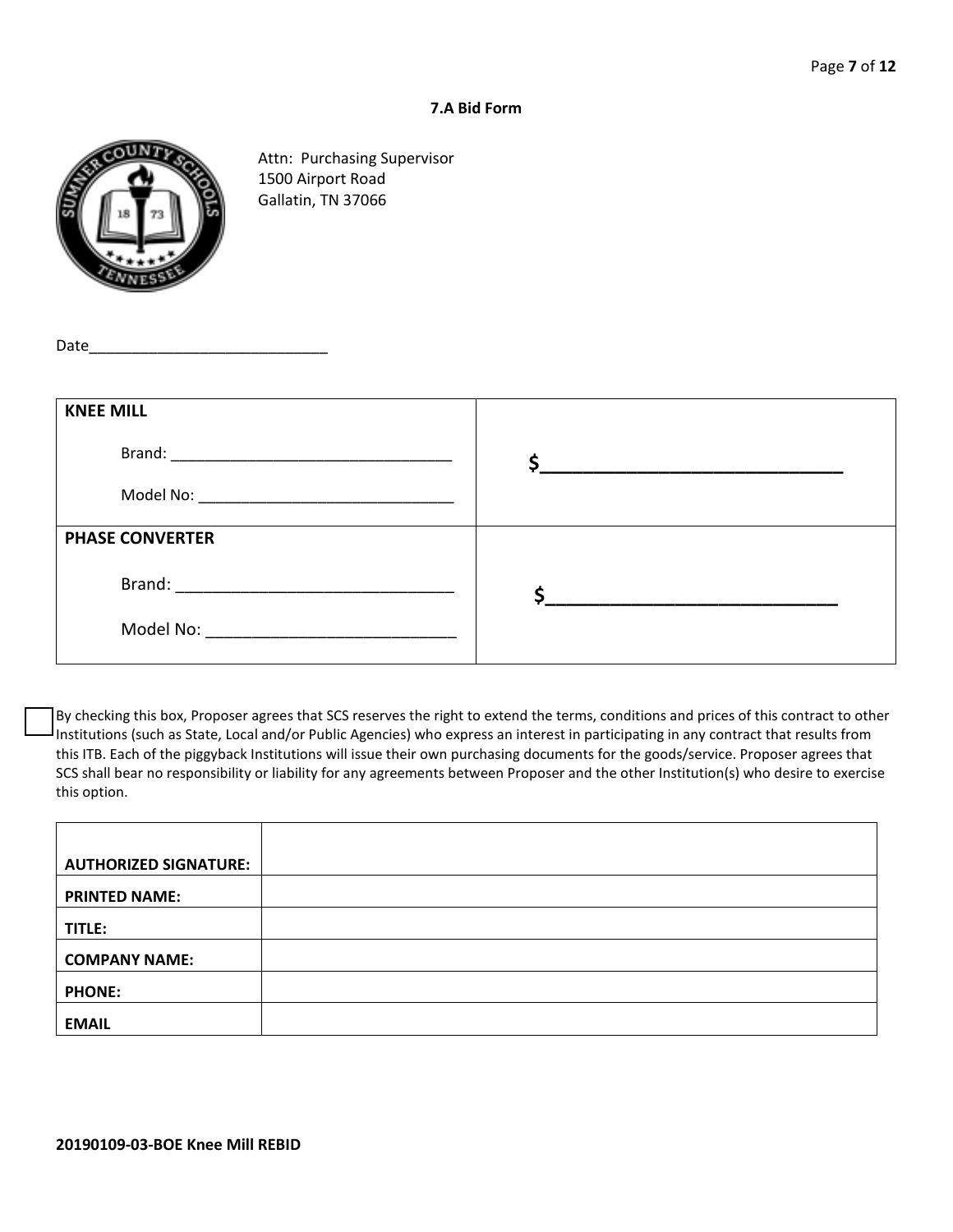#### 7.B IRS Form W9

| <b>Request for Taxpayer</b><br><b>Identification Number and Certification</b><br>(Rev. December 2014)<br>Department of the Treasury<br>Internal Revenue Service                                                                                                                                                                                                                                                                                                                                                          |                                                                                                                                                                                                                                                    |                                                                                                                                                                                                                                                                                                                                                                                                                                                                                                                                                                                                                               |                                                                                                                                               |                                                                                                                                                                  |    | Give Form to the<br>requester. Do not<br>send to the IRS. |                                                   |  |  |
|--------------------------------------------------------------------------------------------------------------------------------------------------------------------------------------------------------------------------------------------------------------------------------------------------------------------------------------------------------------------------------------------------------------------------------------------------------------------------------------------------------------------------|----------------------------------------------------------------------------------------------------------------------------------------------------------------------------------------------------------------------------------------------------|-------------------------------------------------------------------------------------------------------------------------------------------------------------------------------------------------------------------------------------------------------------------------------------------------------------------------------------------------------------------------------------------------------------------------------------------------------------------------------------------------------------------------------------------------------------------------------------------------------------------------------|-----------------------------------------------------------------------------------------------------------------------------------------------|------------------------------------------------------------------------------------------------------------------------------------------------------------------|----|-----------------------------------------------------------|---------------------------------------------------|--|--|
|                                                                                                                                                                                                                                                                                                                                                                                                                                                                                                                          |                                                                                                                                                                                                                                                    | 1 Name (as shown on your income tax return). Name is required on this line; do not leave this line blank.                                                                                                                                                                                                                                                                                                                                                                                                                                                                                                                     |                                                                                                                                               |                                                                                                                                                                  |    |                                                           |                                                   |  |  |
| οû                                                                                                                                                                                                                                                                                                                                                                                                                                                                                                                       |                                                                                                                                                                                                                                                    | 2 Business name/disregarded entity name, if different from above                                                                                                                                                                                                                                                                                                                                                                                                                                                                                                                                                              |                                                                                                                                               |                                                                                                                                                                  |    |                                                           |                                                   |  |  |
| See Specific Instructions on page<br>4 Exemptions (codes apply only to<br>3 Check appropriate box for federal tax classification; check only one of the following seven boxes:<br>certain entities, not individuals; see<br>Individual/sole proprietor or<br>C Corporation<br>S Corporation<br>Partnership<br>Trust/estate<br>instructions on page 3):<br>single-member LLC<br>Exempt payee code (if any)<br>Limited liability company. Enter the tax classification (C=C corporation, S=S corporation, P=partnership) ▶ |                                                                                                                                                                                                                                                    |                                                                                                                                                                                                                                                                                                                                                                                                                                                                                                                                                                                                                               |                                                                                                                                               |                                                                                                                                                                  |    |                                                           |                                                   |  |  |
| Print or type<br>Exemption from FATCA reporting<br>Note. For a single-member LLC that is disregarded, do not check LLC; check the appropriate box in the line above for<br>the tax classification of the single-member owner.<br>code (if any)                                                                                                                                                                                                                                                                           |                                                                                                                                                                                                                                                    |                                                                                                                                                                                                                                                                                                                                                                                                                                                                                                                                                                                                                               |                                                                                                                                               |                                                                                                                                                                  |    |                                                           |                                                   |  |  |
|                                                                                                                                                                                                                                                                                                                                                                                                                                                                                                                          | Other (see instructions)                                                                                                                                                                                                                           | 5 Address (number, street, and apt. or suite no.)                                                                                                                                                                                                                                                                                                                                                                                                                                                                                                                                                                             |                                                                                                                                               |                                                                                                                                                                  |    |                                                           | (Applies to accounts maintained outside the U.S.) |  |  |
|                                                                                                                                                                                                                                                                                                                                                                                                                                                                                                                          |                                                                                                                                                                                                                                                    |                                                                                                                                                                                                                                                                                                                                                                                                                                                                                                                                                                                                                               |                                                                                                                                               |                                                                                                                                                                  |    | Requester's name and address (optional)                   |                                                   |  |  |
| 6 City, state, and ZIP code                                                                                                                                                                                                                                                                                                                                                                                                                                                                                              |                                                                                                                                                                                                                                                    |                                                                                                                                                                                                                                                                                                                                                                                                                                                                                                                                                                                                                               |                                                                                                                                               |                                                                                                                                                                  |    |                                                           |                                                   |  |  |
|                                                                                                                                                                                                                                                                                                                                                                                                                                                                                                                          |                                                                                                                                                                                                                                                    | 7 List account number(s) here (optional)                                                                                                                                                                                                                                                                                                                                                                                                                                                                                                                                                                                      |                                                                                                                                               |                                                                                                                                                                  |    |                                                           |                                                   |  |  |
| Part I                                                                                                                                                                                                                                                                                                                                                                                                                                                                                                                   |                                                                                                                                                                                                                                                    | <b>Taxpayer Identification Number (TIN)</b>                                                                                                                                                                                                                                                                                                                                                                                                                                                                                                                                                                                   |                                                                                                                                               |                                                                                                                                                                  |    |                                                           |                                                   |  |  |
|                                                                                                                                                                                                                                                                                                                                                                                                                                                                                                                          |                                                                                                                                                                                                                                                    | Enter your TIN in the appropriate box. The TIN provided must match the name given on line 1 to avoid                                                                                                                                                                                                                                                                                                                                                                                                                                                                                                                          |                                                                                                                                               |                                                                                                                                                                  |    | Social security number                                    |                                                   |  |  |
|                                                                                                                                                                                                                                                                                                                                                                                                                                                                                                                          |                                                                                                                                                                                                                                                    | backup withholding. For individuals, this is generally your social security number (SSN). However, for a<br>resident alien, sole proprietor, or disregarded entity, see the Part I instructions on page 3. For other<br>entities, it is your employer identification number (EIN). If you do not have a number, see How to get a                                                                                                                                                                                                                                                                                              |                                                                                                                                               |                                                                                                                                                                  |    |                                                           |                                                   |  |  |
|                                                                                                                                                                                                                                                                                                                                                                                                                                                                                                                          | TIN on page 3.                                                                                                                                                                                                                                     |                                                                                                                                                                                                                                                                                                                                                                                                                                                                                                                                                                                                                               |                                                                                                                                               |                                                                                                                                                                  | or |                                                           |                                                   |  |  |
|                                                                                                                                                                                                                                                                                                                                                                                                                                                                                                                          |                                                                                                                                                                                                                                                    | Note. If the account is in more than one name, see the instructions for line 1 and the chart on page 4 for                                                                                                                                                                                                                                                                                                                                                                                                                                                                                                                    |                                                                                                                                               |                                                                                                                                                                  |    | <b>Employer identification number</b>                     |                                                   |  |  |
|                                                                                                                                                                                                                                                                                                                                                                                                                                                                                                                          | quidelines on whose number to enter.                                                                                                                                                                                                               |                                                                                                                                                                                                                                                                                                                                                                                                                                                                                                                                                                                                                               |                                                                                                                                               |                                                                                                                                                                  |    | -                                                         |                                                   |  |  |
|                                                                                                                                                                                                                                                                                                                                                                                                                                                                                                                          |                                                                                                                                                                                                                                                    |                                                                                                                                                                                                                                                                                                                                                                                                                                                                                                                                                                                                                               |                                                                                                                                               |                                                                                                                                                                  |    |                                                           |                                                   |  |  |
| <b>Part II</b>                                                                                                                                                                                                                                                                                                                                                                                                                                                                                                           | Certification                                                                                                                                                                                                                                      |                                                                                                                                                                                                                                                                                                                                                                                                                                                                                                                                                                                                                               |                                                                                                                                               |                                                                                                                                                                  |    |                                                           |                                                   |  |  |
| Under penalties of perjury, I certify that:<br>1. The number shown on this form is my correct taxpayer identification number (or I am waiting for a number to be issued to me); and                                                                                                                                                                                                                                                                                                                                      |                                                                                                                                                                                                                                                    |                                                                                                                                                                                                                                                                                                                                                                                                                                                                                                                                                                                                                               |                                                                                                                                               |                                                                                                                                                                  |    |                                                           |                                                   |  |  |
|                                                                                                                                                                                                                                                                                                                                                                                                                                                                                                                          |                                                                                                                                                                                                                                                    |                                                                                                                                                                                                                                                                                                                                                                                                                                                                                                                                                                                                                               |                                                                                                                                               |                                                                                                                                                                  |    |                                                           |                                                   |  |  |
|                                                                                                                                                                                                                                                                                                                                                                                                                                                                                                                          |                                                                                                                                                                                                                                                    | 2. I am not subject to backup withholding because: (a) I am exempt from backup withholding, or (b) I have not been notified by the Internal Revenue<br>Service (IRS) that I am subject to backup withholding as a result of a failure to report all interest or dividends, or (c) the IRS has notified me that I am<br>no longer subject to backup withholding; and                                                                                                                                                                                                                                                           |                                                                                                                                               |                                                                                                                                                                  |    |                                                           |                                                   |  |  |
|                                                                                                                                                                                                                                                                                                                                                                                                                                                                                                                          |                                                                                                                                                                                                                                                    | 3. I am a U.S. citizen or other U.S. person (defined below); and                                                                                                                                                                                                                                                                                                                                                                                                                                                                                                                                                              |                                                                                                                                               |                                                                                                                                                                  |    |                                                           |                                                   |  |  |
| 4. The FATCA code(s) entered on this form (if any) indicating that I am exempt from FATCA reporting is correct.                                                                                                                                                                                                                                                                                                                                                                                                          |                                                                                                                                                                                                                                                    |                                                                                                                                                                                                                                                                                                                                                                                                                                                                                                                                                                                                                               |                                                                                                                                               |                                                                                                                                                                  |    |                                                           |                                                   |  |  |
|                                                                                                                                                                                                                                                                                                                                                                                                                                                                                                                          | instructions on page 3.                                                                                                                                                                                                                            | Certification instructions. You must cross out item 2 above if you have been notified by the IRS that you are currently subject to backup withholding<br>because you have failed to report all interest and dividends on your tax return. For real estate transactions, item 2 does not apply. For mortgage<br>interest paid, acquisition or abandonment of secured property, cancellation of debt, contributions to an individual retirement arrangement (IRA), and<br>generally, payments other than interest and dividends, you are not required to sign the certification, but you must provide your correct TIN. See the |                                                                                                                                               |                                                                                                                                                                  |    |                                                           |                                                   |  |  |
| Sign<br>Here                                                                                                                                                                                                                                                                                                                                                                                                                                                                                                             | Signature of<br>U.S. person $\blacktriangleright$                                                                                                                                                                                                  |                                                                                                                                                                                                                                                                                                                                                                                                                                                                                                                                                                                                                               |                                                                                                                                               | Date P                                                                                                                                                           |    |                                                           |                                                   |  |  |
|                                                                                                                                                                                                                                                                                                                                                                                                                                                                                                                          | <b>General Instructions</b>                                                                                                                                                                                                                        |                                                                                                                                                                                                                                                                                                                                                                                                                                                                                                                                                                                                                               | · Form 1098 (home mortgage interest), 1098-E (student Ioan interest), 1098-T<br>(tuition)                                                     |                                                                                                                                                                  |    |                                                           |                                                   |  |  |
|                                                                                                                                                                                                                                                                                                                                                                                                                                                                                                                          |                                                                                                                                                                                                                                                    | Section references are to the Internal Revenue Code unless otherwise noted.                                                                                                                                                                                                                                                                                                                                                                                                                                                                                                                                                   | · Form 1099-C (canceled debt)                                                                                                                 |                                                                                                                                                                  |    |                                                           |                                                   |  |  |
| Future developments. Information about developments affecting Form W-9 (such<br>as legislation enacted after we release it) is at www.irs.gov/fw9.                                                                                                                                                                                                                                                                                                                                                                       |                                                                                                                                                                                                                                                    |                                                                                                                                                                                                                                                                                                                                                                                                                                                                                                                                                                                                                               | · Form 1099-A (acquisition or abandonment of secured property)<br>Use Form W-9 only if you are a U.S. person (including a resident alien), to |                                                                                                                                                                  |    |                                                           |                                                   |  |  |
| <b>Purpose of Form</b><br>provide your correct TIN.<br>If you do not return Form W-9 to the requester with a TIN, you might be subject                                                                                                                                                                                                                                                                                                                                                                                   |                                                                                                                                                                                                                                                    |                                                                                                                                                                                                                                                                                                                                                                                                                                                                                                                                                                                                                               |                                                                                                                                               |                                                                                                                                                                  |    |                                                           |                                                   |  |  |
| An individual or entity (Form W-9 requester) who is required to file an information<br>return with the IRS must obtain your correct taxpayer identification number (TIN)<br>which may be your social security number (SSN), individual taxpayer identification                                                                                                                                                                                                                                                           |                                                                                                                                                                                                                                                    | to backup withholding. See What is backup withholding? on page 2.<br>By signing the filled-out form, you:                                                                                                                                                                                                                                                                                                                                                                                                                                                                                                                     |                                                                                                                                               |                                                                                                                                                                  |    |                                                           |                                                   |  |  |
|                                                                                                                                                                                                                                                                                                                                                                                                                                                                                                                          |                                                                                                                                                                                                                                                    | number (ITIN), adoption taxpayer identification number (ATIN), or employer<br>identification number (EIN), to report on an information return the amount paid to                                                                                                                                                                                                                                                                                                                                                                                                                                                              | 1. Certify that the TIN you are giving is correct (or you are waiting for a number                                                            |                                                                                                                                                                  |    |                                                           |                                                   |  |  |
|                                                                                                                                                                                                                                                                                                                                                                                                                                                                                                                          |                                                                                                                                                                                                                                                    | you, or other amount reportable on an information return. Examples of information<br>returns include, but are not limited to, the following:                                                                                                                                                                                                                                                                                                                                                                                                                                                                                  | to be issued).<br>2. Certify that you are not subject to backup withholding, or                                                               |                                                                                                                                                                  |    |                                                           |                                                   |  |  |
|                                                                                                                                                                                                                                                                                                                                                                                                                                                                                                                          | · Form 1099-INT (interest earned or paid)                                                                                                                                                                                                          |                                                                                                                                                                                                                                                                                                                                                                                                                                                                                                                                                                                                                               | 3. Claim exemption from backup withholding if you are a U.S. exempt payee. If                                                                 |                                                                                                                                                                  |    |                                                           |                                                   |  |  |
|                                                                                                                                                                                                                                                                                                                                                                                                                                                                                                                          |                                                                                                                                                                                                                                                    | . Form 1099-DIV (dividends, including those from stocks or mutual funds)                                                                                                                                                                                                                                                                                                                                                                                                                                                                                                                                                      |                                                                                                                                               | applicable, you are also certifying that as a U.S. person, your allocable share of<br>any partnership income from a U.S. trade or business is not subject to the |    |                                                           |                                                   |  |  |
|                                                                                                                                                                                                                                                                                                                                                                                                                                                                                                                          |                                                                                                                                                                                                                                                    | * Form 1099-MISC (various types of income, prizes, awards, or gross proceeds)                                                                                                                                                                                                                                                                                                                                                                                                                                                                                                                                                 | withholding tax on foreign partners' share of effectively connected income, and                                                               |                                                                                                                                                                  |    |                                                           |                                                   |  |  |
| brokers)                                                                                                                                                                                                                                                                                                                                                                                                                                                                                                                 | . Form 1099-B (stock or mutual fund sales and certain other transactions by<br>4. Certify that FATCA code(s) entered on this form (if any) indicating that you are<br>exempt from the FATCA reporting, is correct. See What is FATCA reporting? on |                                                                                                                                                                                                                                                                                                                                                                                                                                                                                                                                                                                                                               |                                                                                                                                               |                                                                                                                                                                  |    |                                                           |                                                   |  |  |

4. Certify that FATCA code(s) entered on this form (if any) indicating that you are exempt from the FATCA reporting, is correct. See What is FATCA reporting? on page 2 for further information.

Cat. No. 10231X

Form **W-9** (Rev. 12-2014)

· Form 1099-S (proceeds from real estate transactions) . Form 1099-K (merchant card and third party network transactions)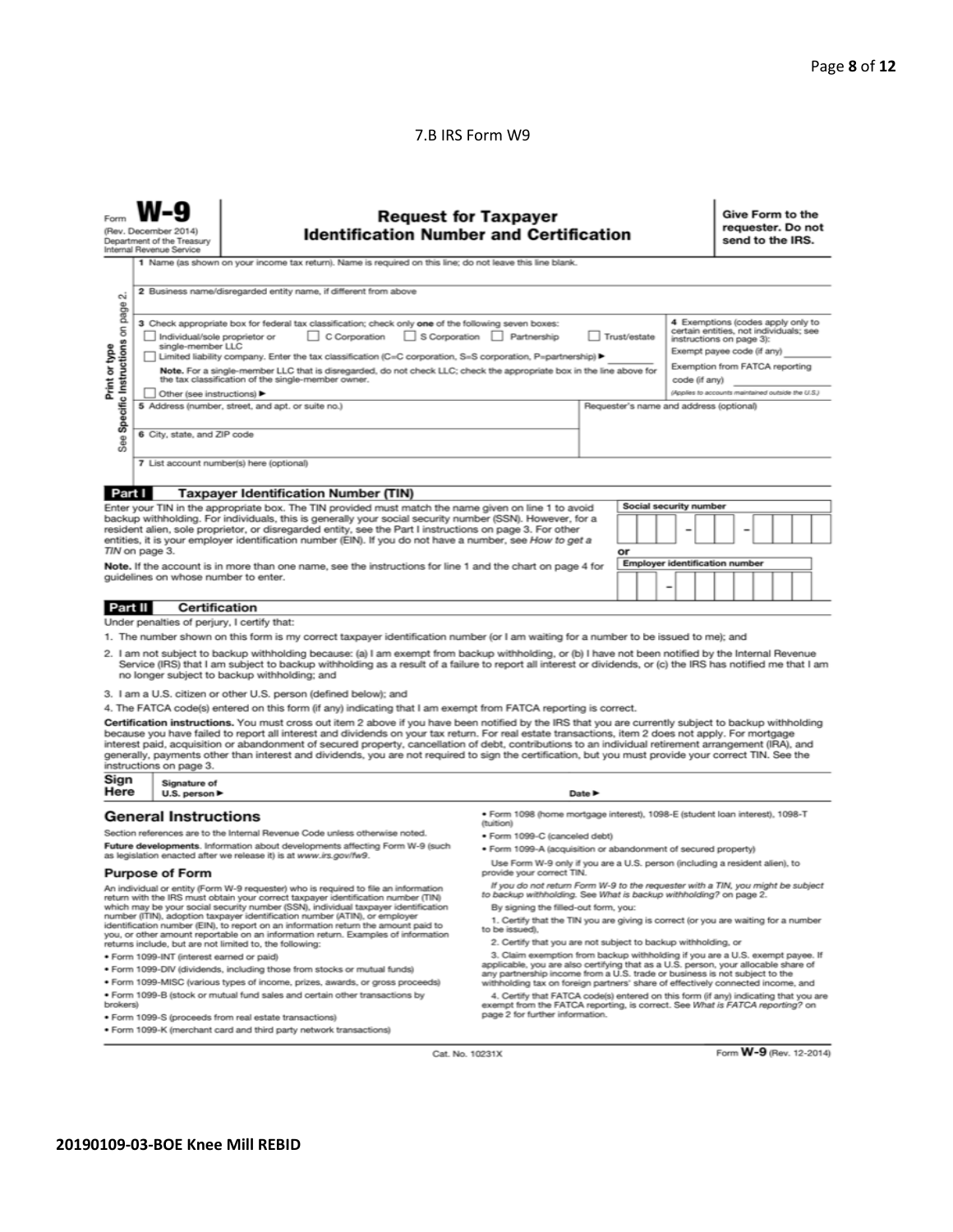#### **ATTACHMENT 7.C – Attestation Re Personnel**

## **ATTESTATION RE PERSONNEL USED IN CONTRACT PERFORMANCE**

| CONTRACTOR LEGAL ENTITY NAME:                                          |  |
|------------------------------------------------------------------------|--|
| FEDERAL EMPLOYER IDENTIFICATION NUMBER:<br>(or Social Security Number) |  |

**The Contractor, identified above, does hereby attest, certify, warrant and assure that the Contractor shall not knowingly utilize the services of an illegal immigrant in the performance of this Contract and shall not knowingly utilize the services of any subcontractor who will utilize the services of an illegal immigrant in the performance of this Contract, T.C.A. § 12-3-309.**

SIGNATURE & DATE:

*NOTICE: This attestation MUST be signed by an individual empowered to contractually bind the Contractor.*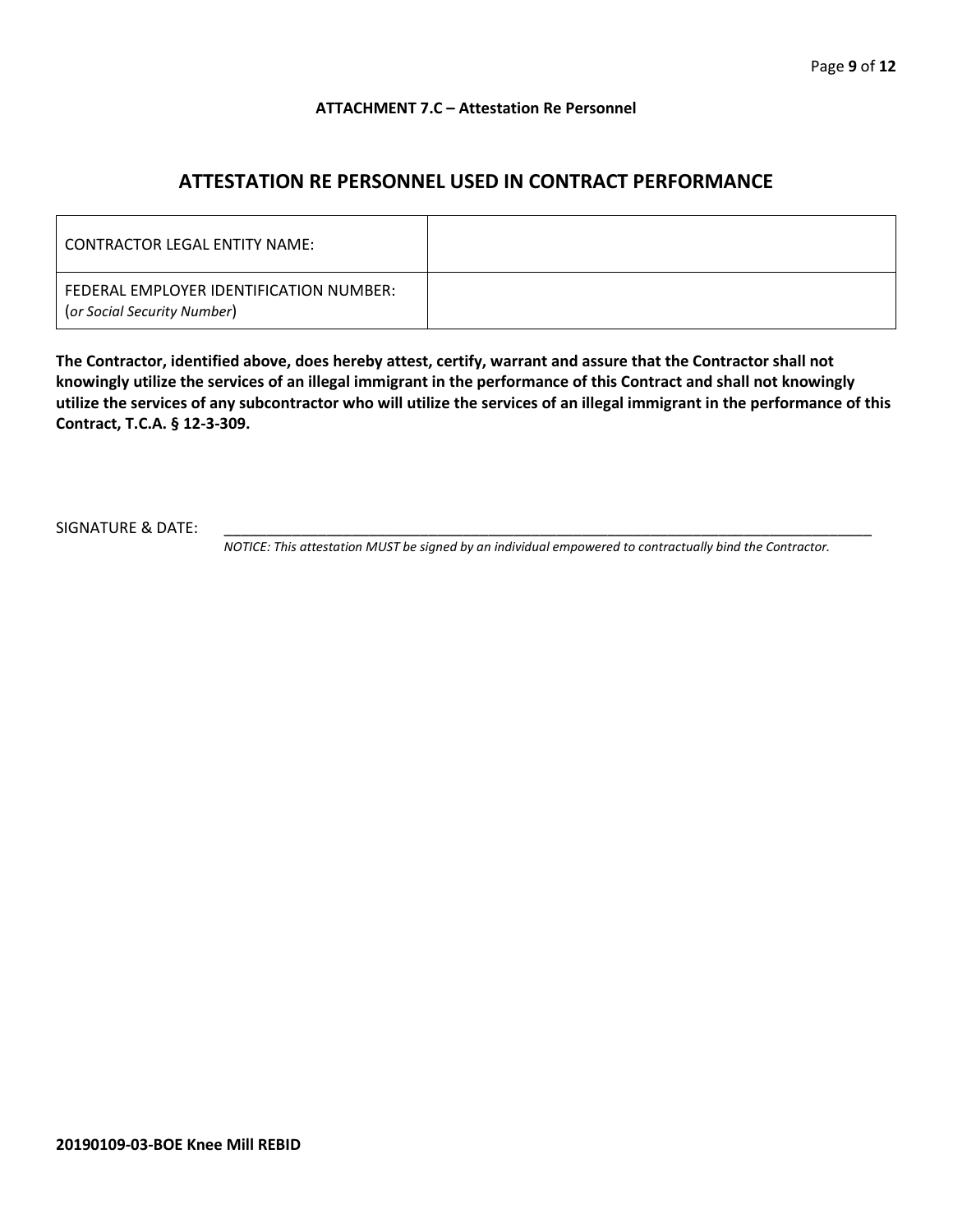#### **ATTACHMENT 7.D – Standard Terms & Conditions SUMNER COUNTY BOARD OF EDUCATION (SCS)**

#### **1. PREPARATION AND SUBMISSION OF BID.**

- **a.** Failure to examine any drawings**,** specifications, or instructions will be at the proposer's risk. Any deviation from the stated terms, conditions and specifications must be coordinated with and approved in writing by the SCS Purchasing Supervisor.
- **b.** ITB SUBMITTAL / SIGNATURE: Proposal shall give the full name and business address of the bidder. If the proposer is a corporation, the name shall be stated as it is in the corporate charter. Proposals must be signed in ink by the proposer's authorized agent. Unsigned proposals will be rejected. Proposals are to be sealed and the outside of the envelope is to reference the ITB number. The person signing the proposal must show their title, and if requested by SCS, must furnish satisfactory proof of his or her authority to bind his or her company in contract. Proposer understands that by submitting a proposal with an authorized signature, it shall constitute an offer to SCS. Proposals must be typewritten or in ink; otherwise they may not be considered. Purchase orders will be issued to the firm name appearing on the W9. Facsimile responses will not be considered.
- **c.** SCS is not responsible for any costs incurred by any vendor pursuant to the ITB. The vendor shall be responsible for all costs incurred in connection with the preparation and submission of its proposal.
- **d.** All proposers must be in compliance with T.C.A. § 62-6-119 at the time of proposal submission and provide evidence of compliance with the applicable provisions of the chapter before such proposal may be considered.
- **e.** Proposals are to be received in the location designated in the ITB no later than the specified date and time. Late submissions will NOT be opened or considered.
- **f.** No erasures permitted. Errors may be crossed out and corrections printed in ink or typewritten adjacent to error and must be initialed in ink by person signing the proposal.
- **g.** Specifications: Reference to available specifications shall be sufficient to make the terms of the specifications binding on the proposer. The use of the name of a manufacturer, or any special brand or make in describing an item does not restrict the proposer to that manufacturer or specific article, unless specifically stated. Comparable products of other manufacturers will be considered if proof of compatibility is contained in the proposal. Proposers are required to notify SCSs Purchasing Supervisor whenever specifications/procedures are not perceived to be fair and open. The articles on which the proposals are submitted must be equal or superior to that specified. Informative and Descriptive Literature: The proposer must show brand or trade names of the articles proposed, when applicable. It shall be the responsibility of the vendor, including vendors whose product is referenced, to furnish with the proposal such specifications, catalog pages, brochures or other data as will provide an adequate basis for determining the quality and functional capabilities of the product offered. Failure to provide this data may be considered valid justification for rejection of proposal.
- **h.** Samples: Samples of items when called for, must be furnished free of expense, and if not destroyed will, upon vendor's request within ten (10) days of proposal opening, be returned at the proposer's expense. Each sample must be labeled with the proposer's name, manufacturer's brand name and number, ITB number and item reference.
- **i.** Time of Performance: The number of calendar days in which delivery is to be made after receipt of order shall be stated in the proposal and may be a factor in making an award, price notwithstanding. If no delivery time is stated in the proposal, proposer agrees that delivery is to be made within two weeks (10 business days) of order.
- **j.** Transportation and delivery charges should be included in the price and be fully prepaid by the vendor to the destination specified in the ITB. Proposal prices shall include delivery of all items F.O.B. destination.
- **k.** New materials and supplies must be delivered unless otherwise specifically stated in the ITB.
- **l.** Alternate/multiple proposals will not be considered unless specifically called for in the ITB.
- **m.** Only proposals submitted on ITB forms furnished by SCS will be considered.
- **n.** By signing the ITB where indicated, the proposer agrees to strictly abide by all local, state and federal statutes and regulations. The proposer further certifies that this proposal is made without collusion or fraud.
- **o.** Error in Proposal. In case of error in the extension of prices in the proposal, the unit price will govern. Late submissions will NOT be opened or considered. Proposers are cautioned to verify their proposals before submission, as amendments received after the ITB deadline will not be considered. No proposal shall be altered, amended or withdrawn after opening. After proposal opening, a proposer may withdraw a proposal only when there is obvious clerical error such as a misplaced decimal point, or when enforcement of the proposal would impose unconscionable hardship due to an error in the proposal resulting in a quotation substantially below the other proposals received. Proposal withdrawals will be considered only upon written request of the proposer.

#### **20190109-03-BOE Knee Mill REBID**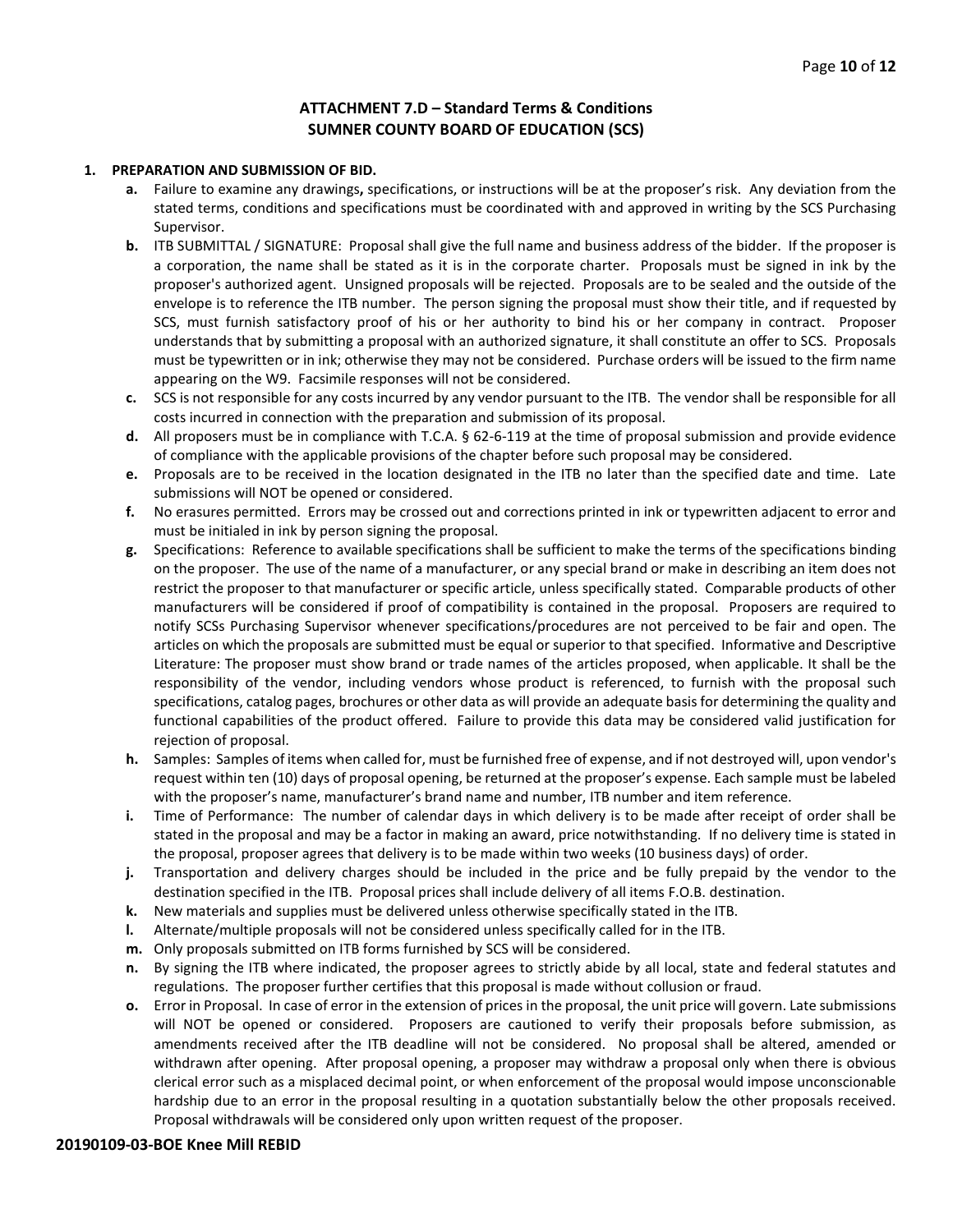- **2. OPEN RECORDS.** In order to comply with the provisions of the Tennessee Open Records Act, all proposals will be publicly opened and are subject to public inspection after the award upon written request. Proposers may be present at ITB opening. Summary information will be posted the SCS website, www.sumnerschools.org under the Invitation to Bid link.
- **3. ACCEPTANCE AND AWARD.** SCS reserves the right to reject any and all proposals and to waive any informality in proposals and, unless otherwise specified by the proposers to accept any item in the proposal. Action to reject all proposals shall be taken for unreasonably high prices, errors in the bid documents, cessation of need, unavailability of funds, or any other reason approved by SCS.
	- **a.** Contracts and purchases will be made with the lowest, responsive, responsible, qualified proposer. The quality of the articles to be supplied, their conformity with the specifications, their suitability to the requirements of the Institution, cash discount offered, and the delivery terms will be taken into consideration.
	- **b.** Any deviation from these stated terms, specifications and conditions must be coordinated with and approved in writing by the Purchasing Supervisor.
	- **c.** Prices quoted on the response (if any) are to be considered firm and binding until the said equipment, supplies or services are in the possession of SCS.
	- **d.** SCS reserves the right to order more or less than the quantity listed in the proposal.
	- **e.** If a proposal fails to state a time within which a proposal must be accepted, it is understood and agreed that SCS shall have ninety (90) days to accept.
	- **f.** No purchase or contract is authorized or valid until the issuance of a SCS purchase order in accordance with SCS policy. No SCS employee is authorized to purchase equipment, supplies or services prior to the issuance of such a purchase order.
	- **g.** The contract may not be assigned without written SCS consent.
	- **h.** If the appropriate space is marked on the ITB, other Institutions (such as State, Local and/or Public Agencies) may purchase off the contract during the same period as SCS.
	- **i.** The awarded proposer will be required to post a performance and payment bond in the amount of 25% of the contract price if it exceeds \$100,000 as stated by T.C.A. §12-4-201.
	- **j.** If the project cost is in excess of \$25,000 a performance bond must be secured by the requesting part in an amount equal to the market improvement value.
- **4. PAYMENT**. Payment terms must be specified in the proposal, including any discounts for early payment. Partial payments will not be approved unless justification for such payment can be shown. Terms will be NET 30 days. Payment will not be made until the conditions and specifications of the ITB are inspected and approved as conforming by persons appointed by SCS.
- **5. DEFAULT OF SELECTED VENDOR.** In case of vendor default, SCS may procure the articles or services from other sources and hold the defaulting vendor responsible for any resulting cost. If the awarded vendor violates any terms of their proposal, the contract, SCS policy or any law, they may be disqualified from submitting proposals for a period of two years for minor violations or longer for major violations. Proposals from disqualified bidders will not be accepted during the period of disqualification.
- **6. INSPECTION OF PURCHASES.** Articles received which are not equivalent will not be accepted and will be picked up by the vendor or returned to vendor, shipping charges collect. SCS shall have a reasonable period in which to inspect and accept or reject materials without liability. If necessity requires SCS to use nonconforming materials, an appropriate reduction in payment may be made.
- **7. TAXES.** SCS is tax exempt; do not include taxes in quotation. Vendors making improvements or additions to or performing repair work on real property for SCS are liable for any applicable sales or use tax on tangible personal property used in connection with the contract or furnished to vendors by the state for use under the contract.
- **8. NONDISCRIMINATION.** SCS is an equal opportunity employer. SCS and bidder agree to comply with Titles VI and VII of the Civil Rights Act of 1964, Title IX of the Education Amendments of 1972, Section 504 of the Rehabilitation Act of 1973, Executive Order 11,246, the Americans with Disabilities Act of 1990 and the related regulations to each. Each party assures that it will not discriminate against any individual including, but not limited to employees or applicants for employment and/or students, because of race, religion, creed, color, sex, age, disability, veteran status or national origin. In the event that any claims should arise with regards to violations of any such local, state or federal law, statues, rule or regulations, the vendor will indemnify and hold SCS harmless for any damages, including court costs or attorney fees, which might be incurred.

#### **20190109-03-BOE Knee Mill REBID**